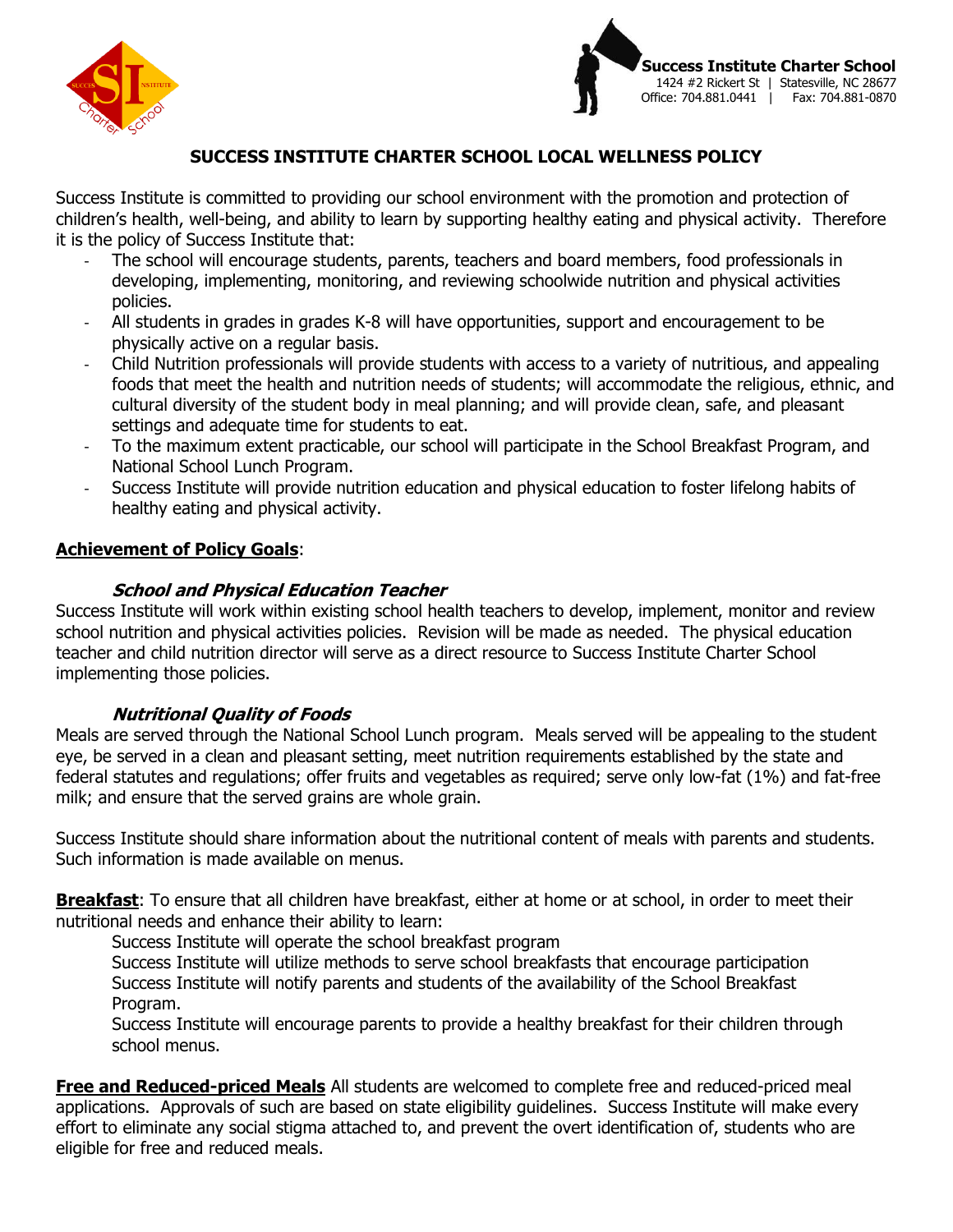



# **Meal Times and Scheduling** Success Institute Charter School

- Will provide students with at least 10 minutes to eat after sitting down for breakfast, and 20 minutes after sitting down for lunch
- Should schedule meal periods at appropriate times. Lunch should be scheduled between 11:00 am and 12:30 pm.
- Should not schedule tutoring, club, or organizational meetings or activities during mealtimes, unless students may eat during such activities;
- Will schedule lunch periods to follow recess periods (in elementary schools)
- Will provide students access to hand washing or hand sanitizing before they eat meals

## **Qualifications of School Food Service Staff**

Qualified nutrition professionals will administer the school meal program. As part of the school responsibility to operate a food service program, we will provide continuing professional development for all nutrition professionals in schools. Staff development programs should include appropriate certification and/or training programs for child nutrition directors, school nutrition managers, and cafeteria workers, according to their levels of responsibility.

**Sharing Food and Beverages** Success Institute discourages students from sharing their food and beverages with one another during meal times as to take into consideration given concerns about allergies and other restrictions.

**Rewards** Success Institute will not use foods or beverages, as rewards for academic performance or good behavior, and will not withhold food or beverages as a punishment.

**Celebrations** Success Institute should limit celebrations that involve food during the school day to no more than 3 parties per class per month. The school will provide list of healthy party ideas to parents and teachers.

**School-Sponsored Events** Food and Beverages offered outside the school-sponsored events sold at school day will meet the nutrition standards for meals or for foods and beverages sold individually.

### **Nutrition and Physical Activity Promotion**

**Nutrition and Education Promotion**: Success Institute Charter School aims to teach, encourage, and support healthy eating by students. Schools should provide nutrition education and engage in nutrition promotion that:

- Is offered at each grade level as part of a sequential, comprehensive, standards-based program designed to provide students with the knowledge and skills necessary to promote and protect their health;
- Promotes fruits, vegetables, whole grain products, low fat and fat free dairy products, healthy food preparation methods, and health-enhancing nutrition practices
- Emphasizes caloric between food intake and energy expenditure. Reading and understanding nutrition labels.

### **Integrating Physical Activity into the Classroom**

For students to receive the nationally-recommended amount of daily physical activity and for students to fully embrace regular physical activity as a personal behavior, students need opportunities for physical activity beyond physical education class.

- Classroom health education will complement physical education by enforcing the knowledge and selfmanagement skills needed to maintain a physically-active lifestyle and to reduce time spent in